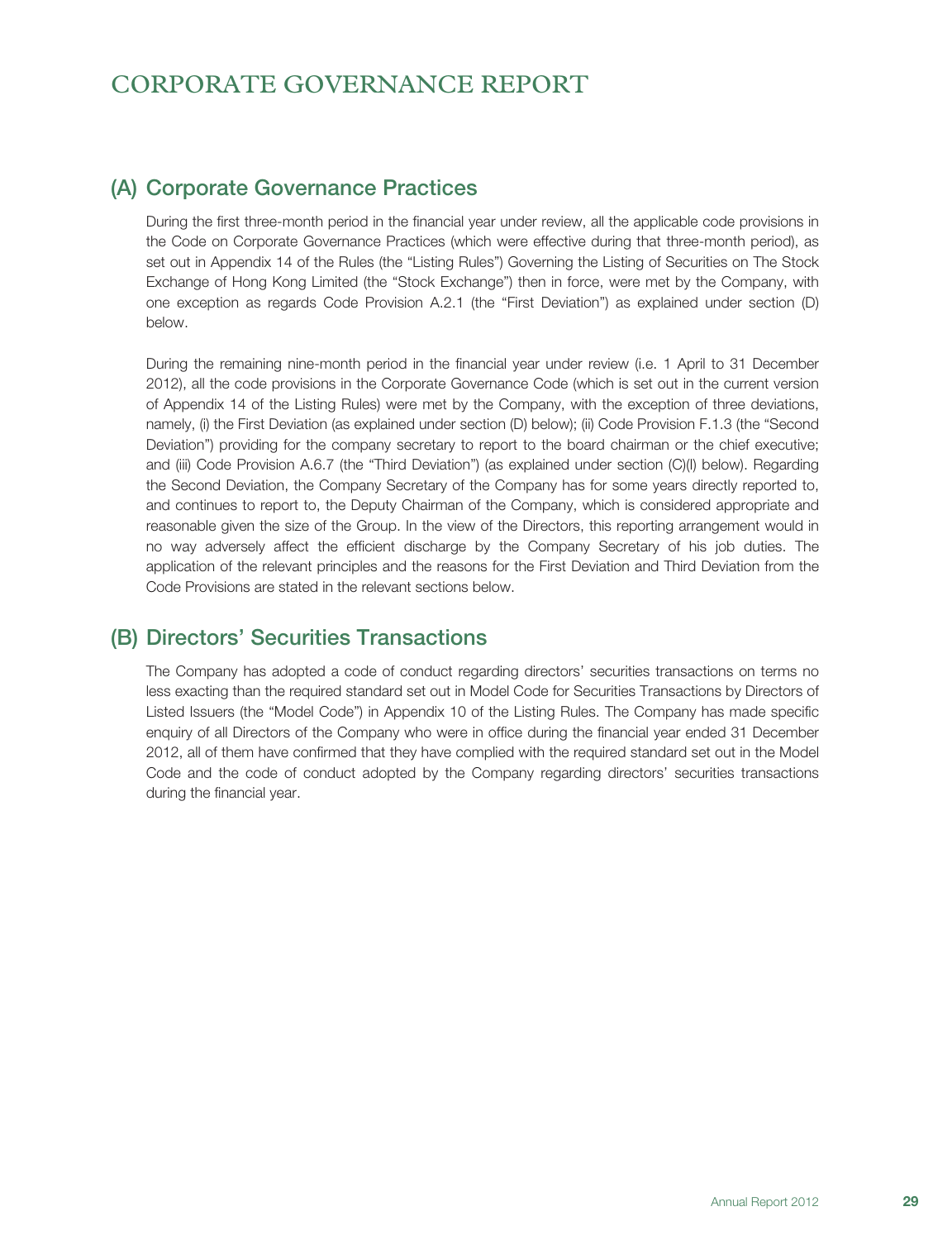## (II) Operation of the Board

The Company is headed by an effective Board which makes decisions objectively in the interests of the Company. The Company's management has closely monitored changes to regulations that affect its corporate affairs and businesses, and changes to accounting standards, and adopted appropriate reporting format in its interim report, annual report and other related documents to present a balanced, clear and comprehensible assessment of the Group's performance, position and prospects. Where these changes are pertinent to the Company or Directors' disclosure obligations, the Directors are either briefed during Board meetings or issued with regular updates and materials to keep them abreast of their responsibilities and of the conduct, business activities and development of the Group. Newly appointed Directors receive briefings and orientation on their legal and other responsibilities as a Director and the role of the Board. The Company has also provided appropriate information in a timely manner to the Directors to enable them to make an informed decision and to discharge their duties and responsibilities as Directors of the Company.

## (I) Composition of the Board, Number of Board/General Meetings and Directors' **Attendance**

There is a clear division of responsibilities between the Board and the management. Decisions on important matters are specifically reserved to the Board while decisions on the Group's general operations are delegated to the management. Important matters include those affecting the Group's strategic policies, major investment and funding decisions and major commitments relating to the Group's operations.

### (III) Directors' Continuous Professional Development

The Company has arranged for Directors to attend training sessions which place emphasis on the roles, functions and duties of a listed company director. In addition to the training arranged by the Company, some of the Directors also received training organised by other companies and provided records thereof to the Company.

According to the records of training maintained by the Company Secretary, during the financial year under review, all the current Directors pursued continuous professional development and relevant details are set out below:

### **Directors**

| <b>Type of Training</b><br>(See Remarks) |
|------------------------------------------|
| B                                        |
| A, B                                     |
| A, B                                     |
| A, B                                     |
| B                                        |
| A, B                                     |
| A, B                                     |
| A, B                                     |
| A, B                                     |
| A, B                                     |
| B                                        |
| A, B                                     |
|                                          |

### Remarks:

A: attending seminars and/or conferences and/or forums

B: reading journals, updates, articles and/or materials, etc.

# (C) Board of Directors

The Company's Board has a balance of skills and experience and a balanced composition of executive and non-executive directors. Four Board meetings and one general meeting were held during the financial year ended 31 December 2012. The composition of the Board and attendance of the Directors are set out below:

|                                                               | <b>Attendance/Number of Meeting(s)</b> |                                       |
|---------------------------------------------------------------|----------------------------------------|---------------------------------------|
| <b>Directors</b>                                              |                                        | <b>Board Meetings General Meeting</b> |
| <b>Chairman</b>                                               |                                        |                                       |
| Peter K C Woo                                                 | 4/4                                    | 1/1                                   |
| <b>Deputy Chairman</b>                                        |                                        |                                       |
| Stephen T H Ng                                                | 4/4                                    | 1/1                                   |
| <b>Vice Chairman</b>                                          |                                        |                                       |
| Stewart C K Leung (appointed effective from 1 February 2012)  | 3/4                                    | 1/1                                   |
| <b>Executive Director &amp; Group Chief Financial Officer</b> |                                        |                                       |
| Paul Y C Tsui                                                 | 4/4                                    | 1/1                                   |
| <b>Non-executive Directors</b>                                |                                        |                                       |
| Mignonne Cheng (appointed effective from 1 July 2012)         | 2/2                                    | N/A                                   |
| Ricky K Y Wong                                                | 4/4                                    | 1/1                                   |
| <b>Independent Non-executive Directors</b>                    |                                        |                                       |
| Alexander S K Au (resigned effective from 22 October 2012)    | 2/3                                    | 1/1                                   |
| B M Chang (retired on 31 May 2012)                            | 1/2                                    | 0/1                                   |
| Tak Hay Chau (appointed effective from 22 October 2012)       | 1/1                                    | N/A                                   |
| Herald L F Lau                                                | 3/4                                    | 1/1                                   |
| Alan H Smith (appointed effective from 1 July 2012)           | 2/2                                    | N/A                                   |
| Richard Y S Tang (appointed effective from 22 October 2012)   | 1/1                                    | N/A                                   |
| Kenneth W S Ting                                              | 4/4                                    | 1/1                                   |
| Glenn S Yee                                                   | 2/4                                    | 0/1                                   |

Mr B M Chang and Mr Glenn S Yee were absent from the last Annual General Meeting of the Company held in May 2012 due to their being absent from Hong Kong on the date of the meeting. This is a deviation from Code Provision A.6.7 which provides that Independent Non-executive Directors ("INEDs") and other Non-executive Directors of the Company should, inter alia, attend general meetings.

Each Director of the Company has been appointed on the strength of his/her calibre, experience and stature, and his/her potential to contribute to the proper guidance of the Group and its businesses. Apart from formal meetings, matters requiring Board approval were arranged by means of circulation of written resolutions.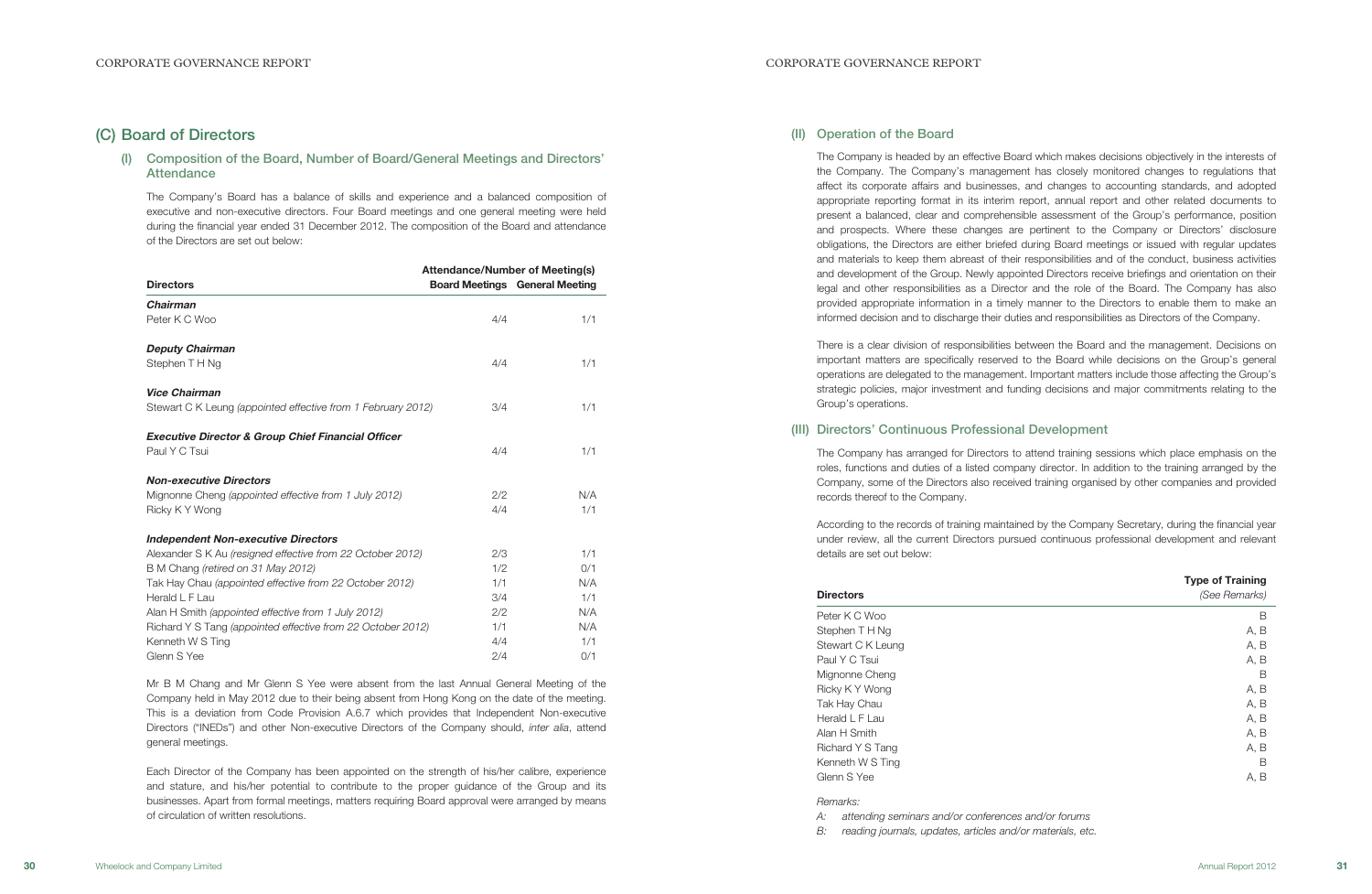Five AC meetings were held during the financial year ended 31 December 2012. Attendance of the

AC members is set out below:

| <b>Members</b>                                                  | <b>Attendance/Number of Meetings</b> |
|-----------------------------------------------------------------|--------------------------------------|
| Kenneth W S Ting (Chairman of AC from 22 October 2012 onwards)  | 5/5                                  |
| Alan H Smith <i>(Member of AC from 22 October 2012 onwards)</i> | 1/1                                  |
| Glenn S Yee (Member of AC from 31 May 2012 onwards)             | 2/2                                  |

(i) The terms of reference of the AC are aligned with the provisions set out in the Corporate Governance Code as recently revised which came into force from 1 April 2012 onwards (the "CG Code") and the recommendations set out in "A Guide for Effective Audit Committees" issued by the Hong Kong Institute of Certified Public Accountants. Given below are the main duties of

(a) to be primarily responsible for making recommendation to the Board on the appointment, reappointment and removal of the external auditors, and to approve the remuneration and terms of engagement of the external auditors, and any

(b) to review and monitor the external auditors' independence and objectivity and the effectiveness of the audit process in accordance with applicable standards. The Committee should discuss with the auditors the nature and scope of the audit and reporting obligations before the audit commences; and

Mr Peter K C Woo serves as the Chairman and also as the de facto chief executive of the Company. This is a deviation from Code Provision A.2.1 with respect to the roles of chairman and chief executive to be performed by different individuals. Such deviation is deemed appropriate as it is considered to be more efficient to have one single person to be the Chairman of the Company as well as to discharge the executive functions of a chief executive. The Board of Directors believes that the balance of power and authority is adequately ensured by the operations of the Board which comprises experienced and high calibre individuals, with half of them being INEDs.

Furthermore, the Chairman is supported by Deputy Chairman Mr Stephen T H Ng, Vice Chairman Mr Stewart C K Leung and Executive Director & Group Chief Financial Officer Mr Paul Y C Tsui. The Chairman is responsible for the Board, focuses on Group strategies and Board issues, ensures a cohesive working relationship between members of the Board and management, and also in his capacity as de facto chief executive, he directly has responsibilities in certain major business units of the Group.

- the AC:
	- (A) Relationship with the Company's auditors
		- questions of their resignation or dismissal;
		-
		-
- (B) Review of financial information of the Company
	- should focus particularly on: –
	-
	- (ii) major judgmental areas;

(c) to develop and implement policy on engaging an external auditor to supply nonaudit services. For this purpose, "external auditor" includes any entity that is under common control, ownership or management with the audit firm or any entity that a reasonable and informed third party knowing all relevant information would reasonably conclude to be part of the audit firm nationally or internationally. The Committee should report to the Board, identifying and making recommendations on any matters where action or improvement is needed.

(a) to monitor integrity of financial statements of the Company and the Company's annual report and accounts, half-year report and, if prepared for publication, quarterly reports, and to review significant financial reporting judgements contained in them. In reviewing these reports before submission to the Board, the Committee

(i) any changes in accounting policies and practices;

## (D) Chairman and Chief Executive

## (E) Non-Executive Directors

All those existing Directors of the Company who do not hold any executive office of the Company (including INEDs) have their respective terms of appointment coming to an end normally three years after their appointment to the Board or (in the case of Directors who were re-elected to the Board at previous Annual General Meetings) their last re-election as Directors. The re-election of each of those INEDs who has served on the Board for more than nine years is subject to (i) a separate resolution to be approved by Shareholders at the relevant Annual General Meeting; and (ii) further information being given to Shareholders together with the notice of meeting regarding the reasons why the Board believes the relevant Director is still independent and should be re-elected.

# (F) Board Committees

## (I) Audit Committee

The Company has set up an Audit Committee ("AC") with all its Members appointed from the Company's INEDs.

All Members have sufficient experience in reviewing audited financial statements as aided by the auditors of the Group whenever required. In addition, Mr Alan H Smith has the appropriate professional qualifications and/or experience in financial matters.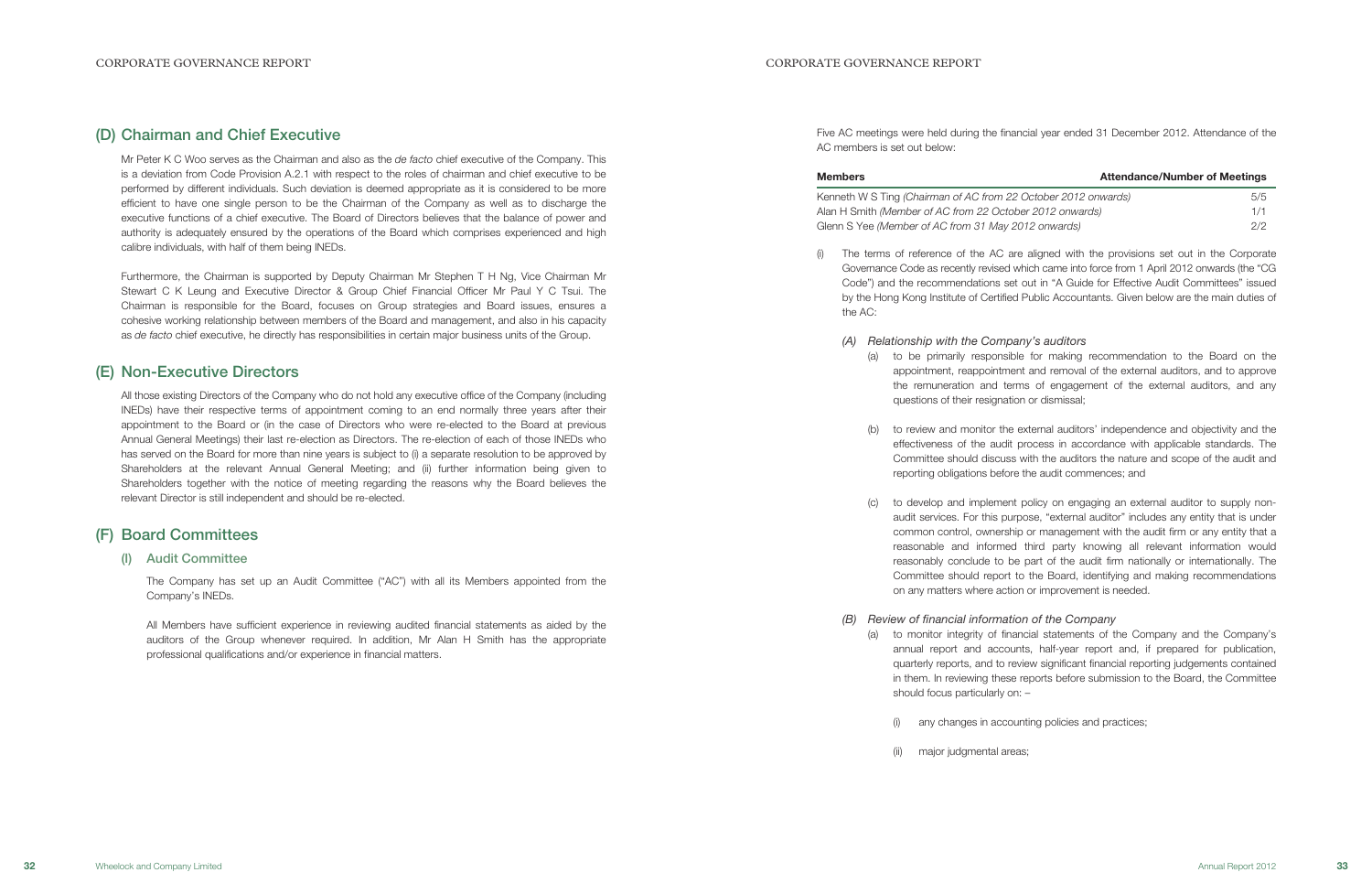(h) to report to the Board on the matters in the Code Provisions in the Listing Rules;

(i) to review arrangements employees of the Company can use, in confidence, to raise concerns about possible improprieties in financial reporting, internal control or other matters. The Committee should ensure that proper arrangements are in place for fair and independent investigation of these matters and for appropriate follow-up

(j) to act as the key representative body for overseeing the Company's relations with

to consider other topics, as defined by the Board.

### (D) Oversight of the Company's Corporate Governance Matters

(a) to develop and review the Company's policies and practices on corporate governance and make recommendations to the Board;

During the financial year ended 31 December 2012, a Whistleblowing Policy & Procedures of the Group was established and approved by the Company's AC, which has the delegated authority and responsibility, for employees and those who deal with the Group (e.g. customers and suppliers) to raise concerns, in confidence, with the Company Secretary, and any and all relevant complaints received may then be referred to the Deputy Chairman and Group Chief Financial Officer or the AC of the Company about possible improprieties in any matter related

(b) to review and monitor the training and continuous professional development of

(c) to review and monitor the Company's policies and practices on compliance with

(c) review of the half-year and annual financial statements before submission to the Board, with particular consideration of the points mentioned in paragraph (i)(B) above regarding

(d) to develop, review and monitor the code of conduct and compliance manual (if any)

- 
- action;
- the external auditors; and
- 
- -
	- Directors and Senior Management;
	- legal and regulatory requirements;
	- applicable to employees and Directors; and
	- (e) to consider other topics, as defined by the Board.
- to the Group.
- summarised below:
	- external auditors;
	- audit process in accordance with applicable standards;
	- the duties of the AC;

(iii) The other work performed by the AC for the financial year ended 31 December 2012 is

(a) approval of the remuneration and the appointment and the terms of engagement of the

(b) review of the external auditors' independence and objectivity and the effectiveness of

- (iii) significant adjustments resulting from audit;
- (iv) the going concern assumptions and any qualifications;
- (v) compliance with accounting standards; and
- (vi) compliance with the Listing Rules and legal requirements in relation to financial reporting;
- (b) regarding (B)(a) above:-
	- (i) members of the Committee should liaise with the Company's Board and Senior Management and the Committee must meet, at least twice a year, with the Company's auditors; and
	- (ii) the Committee should consider any significant or unusual items that are, or may need to be, reflected in the report and accounts, it should give due consideration to any matters that have been raised by the Company's staff responsible for the accounting and financial reporting function, compliance officer or auditors.
- (C) Oversight of the Company's financial reporting system and internal control procedures
	- (a) to review the Company's financial controls, internal control and risk management systems;
	- (b) to discuss the internal control system with management to ensure that management has performed its duty to have an effective internal control system. This discussion should include the adequacy of resources, staff qualifications and experience, training programmes and budget of the Company's accounting and financial reporting function;
	- (c) to consider major investigation findings on internal control matters as delegated by the Board or on its own initiative and management's response to these findings;
	- (d) where an internal audit function exists, to ensure co-ordination between the internal and external auditors, and to ensure that the internal audit function is adequately resourced and has appropriate standing within the Company, and to review and monitor its effectiveness;
	- (e) to review the Group's financial and accounting policies and practices;
	- (f) to review the external auditors' management letter, any material queries raised by the auditors to management about accounting records, financial accounts or systems of control and management's response;
	- (g) to ensure that the Board will provide a timely response to the issues raised in the external auditors' management letter;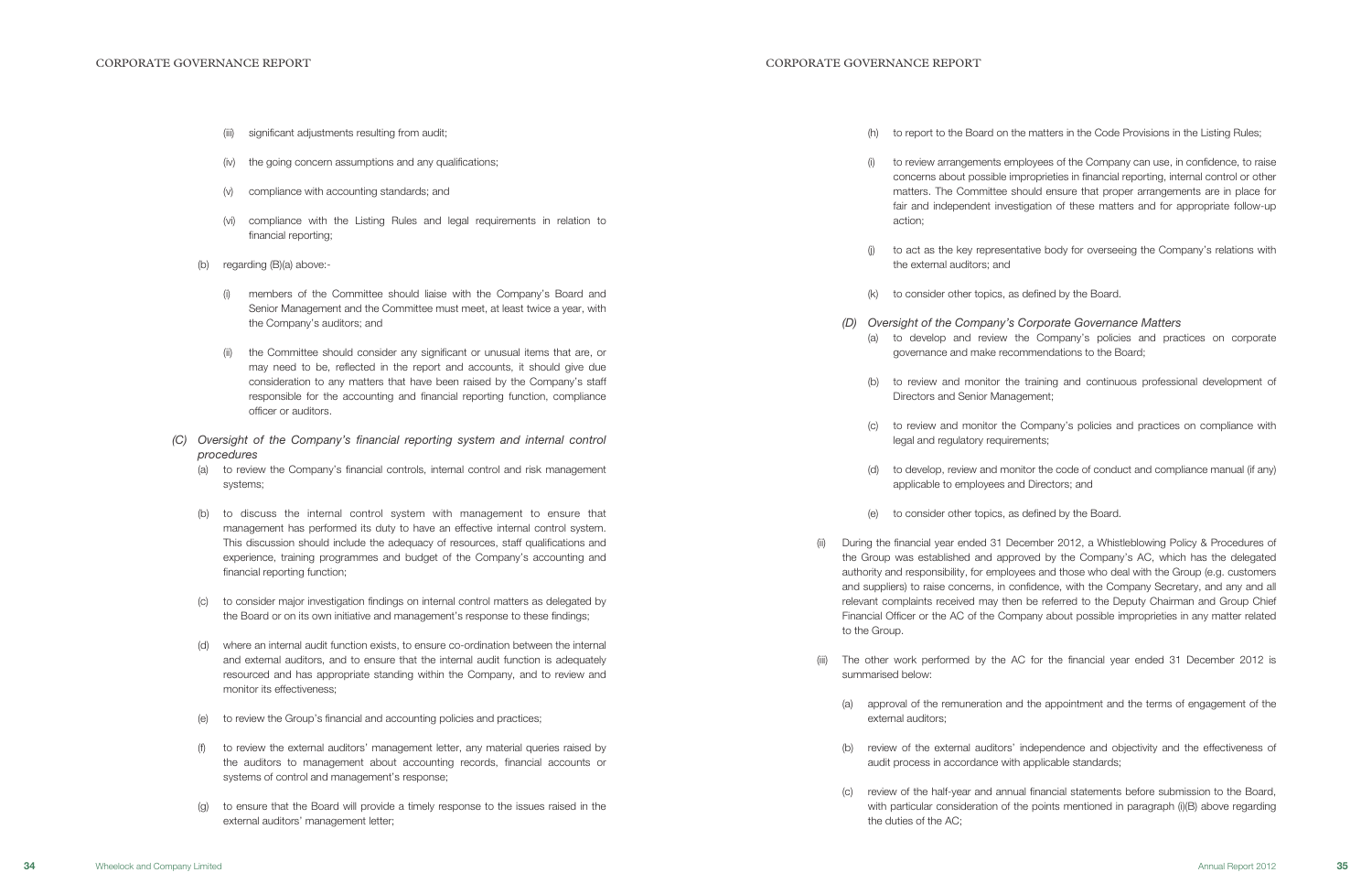(d) to make recommendations to the Board on the remuneration of non-executive Directors;

(e) to consider salaries paid by comparable companies, time commitment and responsibilities and employment conditions elsewhere in the Group;

to review and approve compensation arrangements relating to dismissal or removal of Directors for misconduct to ensure that they are consistent with contractual terms and

(f) to review and approve compensation payable to executive Directors and Senior Management for any loss or termination of their office or appointment to ensure that it is consistent with contractual terms and is otherwise fair and not excessive;

(h) to ensure that no Director or any of his associates is involved in deciding his own

(i) to advise Shareholders on how to vote with respect to any service contracts of Directors

- 
- 
- 
- are otherwise reasonable and appropriate;
- remuneration; and
- that require Shareholders' approval under the Listing Rules.
- financial year ended 31 December 2012 is summarised below:
	- Management;
	- and
	-

(ii) The work performed by the RC, which has the delegated authority and responsibility, for the

(a) review of the Company's policy and structure for all remuneration of Directors and Senior

(b) consideration and approval of the emoluments for all Directors and Senior Management;

(c) review of the level of fees for Directors and Audit Committee Members.

The basis of determining the emoluments payable to its Directors and Senior Management by the Company is by reference to the level of emoluments normally paid by a listed company in Hong Kong to directors and senior executives of comparable calibre and job responsibilities so as to ensure a fair and competitive remuneration package as is fit and appropriate. The basis of determining the fee payable to the Chairman of the Company, currently at the rate of HK\$80,000 per annum (proposed to be increased to HK\$150,000 per annum with retroactive effect from 1 January 2013), the fee payable to each of the other Directors of the Company, currently at the rate of HK\$70,000 per annum (proposed to be increased to HK\$100,000 per annum with retroactive effect from 1 January 2013), and the fee payable to each of those Directors who are also Members of the AC of the Company, currently at the rate of HK\$30,000 per annum (proposed to be increased to HK\$50,000 per annum also with retroactive effect with 1 January 2013), is by reference to the level of fees of similar nature normally paid by a listed company in Hong Kong to its directors.

- (d) discussion with the external auditors before the audit commences, the nature and scope of the audit;
- (e) review of the audit programme of the internal audit function;
- (f) review of the Group's financial controls, internal control and risk management systems;
- (g) meeting with the external auditors without executive Board members present; and
- (h) approval of a Corporate Governance Policy and a Shareholders Communication Policy of the Company.

### (II) Remuneration Committee

The Company has set up a Remuneration Committee ("RC") consisting of the Chairman and two INEDs of the Company.

One RC meeting was held during the financial year ended 31 December 2012. Attendance of the RC members is set out below:

| <b>Members</b>                                                 | <b>Attendance/Number of Meeting</b> |
|----------------------------------------------------------------|-------------------------------------|
| Kenneth W S Ting (Chairman of RC from 1 February 2012 onwards) | 1/1                                 |
| Peter K C Woo                                                  | 1/1                                 |
| Alan H Smith (Member of RC from 22 October 2012 onwards)       | N/A                                 |

- (i) The terms of reference of the RC are aligned with the provisions set out in the CG Code. Given below are the main duties of the RC:
	- (a) to make recommendations to the Board on the Company's policy and structure for all Directors' and Senior Management remuneration and on the establishment of a formal and transparent procedure for developing remuneration policy;
	- (b) to review and approve the management's remuneration proposals by reference to the Board's corporate goals and objectives;
	- (c) either:
		- (i) to determine, with delegated responsibility, the remuneration packages of individual executive Directors and Senior Management; or
		- (ii) to make recommendations to the Board on the remuneration packages of individual executive Directors and Senior Management.

This should include benefits in kind, pension rights and compensation payments, including any compensation payable for loss or termination of their office or appointment;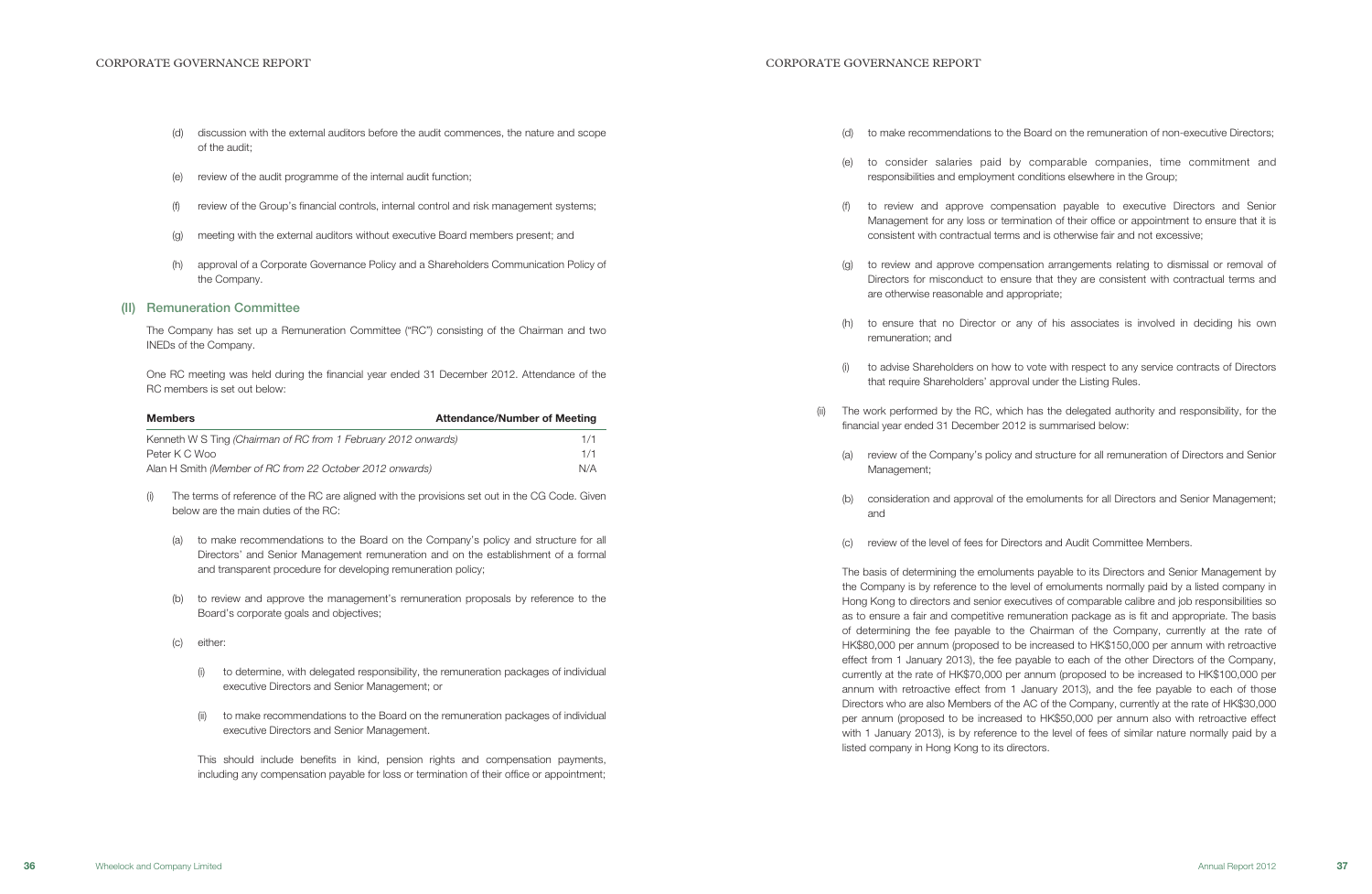### (IV) Corporate Governance Functions

While the Board is and remains to be principally responsible for the corporate governance functions of the Company, it has delegated the relevant duties to the AC to ensure the proper performance of corporate governance functions of the Company. In this connection, the terms of reference of the AC include various duties relating to corporate governance matters which are set out in paragraph "(D) Oversight of the Company's Corporate Governance Matters" on page 35.

# (G) Auditors' Remuneration

The fees in relation to the audit and other services for the financial year ended 31 December 2012 provided by KPMG, the external auditors of the Company, amounted to HK\$26 million and HK\$5 million respectively.

## (H) Internal Control

The Directors are ultimately responsible for the internal control system of the Group and, through the AC, have reviewed the effectiveness of the system, including the adequacy of resources, qualifications and experience of staff of the Group's accounting and financial reporting function, and their training programmes and budget. The internal control system comprises a well-defined organisational structure with specified limits of authority in place. Areas of responsibility of each business and operational units are also clearly defined to ensure effective checks and balances.

Procedures have been designed for safeguarding assets against unauthorised use or disposition, maintenance of proper accounting records, assurance of the reliability of financial information for internal use or publication and compliance with relevant legislation and regulations. Such procedures are designed to manage risks of failure in operational systems and can provide reasonable assurance against material errors, losses or fraud.

The internal audit function monitors compliance with policies and standards and the effectiveness of internal control structures across the whole Group. Findings regarding internal control matters are reported to the AC. The external auditors have access to a full set of internal audit reports.

A review of the effectiveness of the Group's internal control system and procedures covering all controls, including financial, operational and compliance and risk management, and the adequacy of, inter alia, resources, qualifications, experience and training of staff of the Group's accounting and financial reporting function was conducted by the AC and subsequently reported to the Board during the financial year ended 31 December 2012. Based on the result of the review, in respect of the financial year ended 31 December 2012, the Directors considered that the internal control system and procedures of the Group were effective and adequate.

### (III) Nomination Committee

The Company has set up a Nomination Committee ("NC") consisting of the Chairman and two INEDs of the Company.

One NC meeting was held during the financial year ended 31 December 2012. Attendance of the NC members is set out below:

| <b>Members</b>                                           | <b>Attendance/Number of Meeting</b> |
|----------------------------------------------------------|-------------------------------------|
| Peter K C Woo (Chairman of NC)                           | 1/1                                 |
| Kenneth W S Ting                                         | 1/1                                 |
| Alan H Smith (Member of NC from 22 October 2012 onwards) | N/A                                 |

- (i) The terms of reference of the NC are aligned with the provisions set out in the CG Code. Given below are the main duties of the NC:
	- (a) to review the structure, size and composition (including the skills, knowledge and experience) of the Board at least annually and make recommendations on any proposed changes to the Board to complement the Company's corporate strategy;
	- (b) to identify individuals suitably qualified to become Board members and select or make recommendations to the Board on the selection of individuals nominated for directorships;
	- (c) to assess the independence of INEDs; and
	- (d) to make recommendations to the Board on the appointment or re-appointment of Directors and succession planning for Directors, in particular the Chairman of the Board and the chief executive.
- (ii) The work performed by the NC for the financial year ended 31 December 2012 is summarised below:
	- (a) nomination of two candidates as additional Directors (both being INEDs) of the Company for the Board's approval; and
	- (b) nomination of two candidates, for the Board's approval, one for filling a vacancy on the Board occasioned by the resignation of an INED of the Company and the other as an additional INED of the Company.